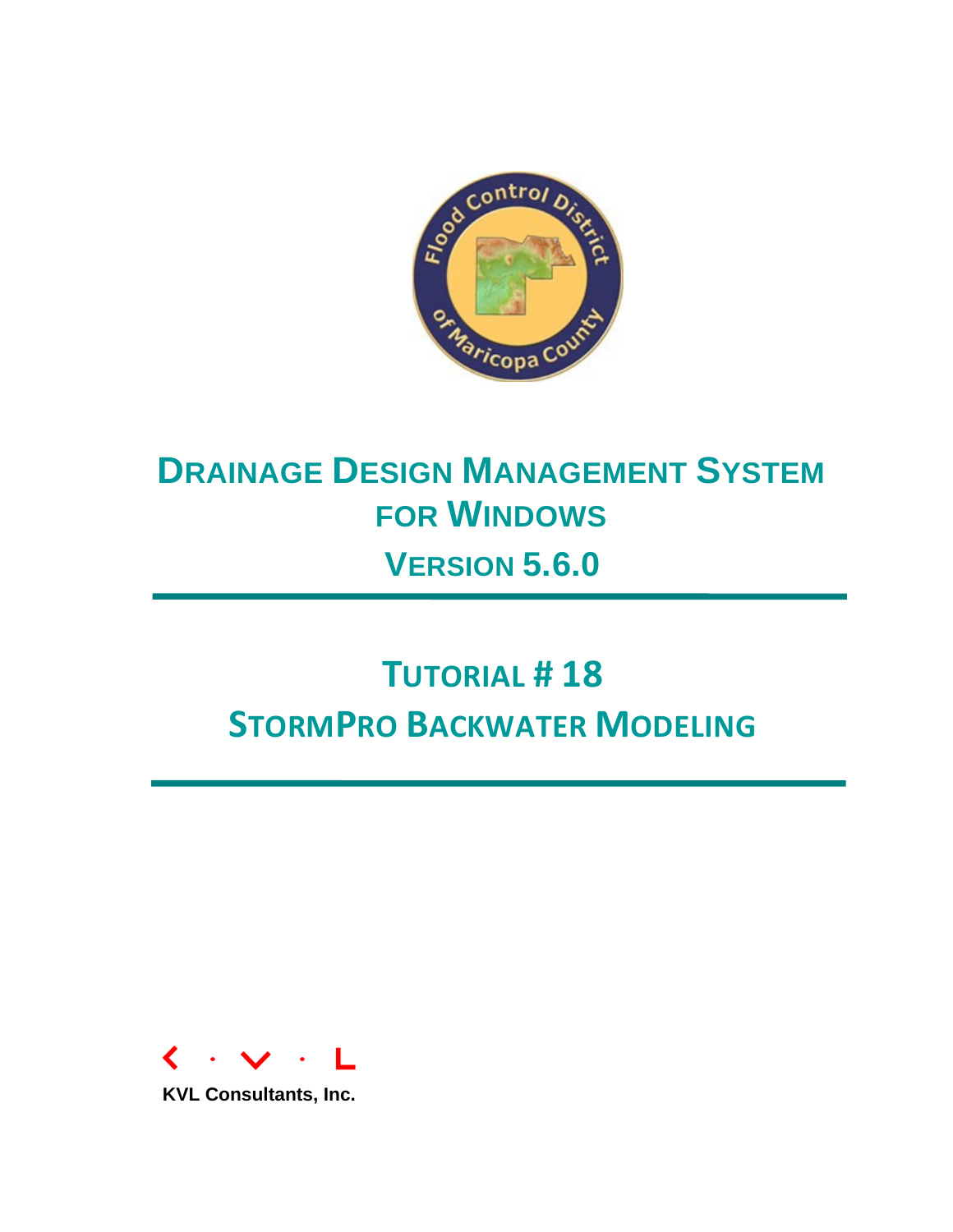*This document contains step-by-step tutorials for the Storm Drainage Hydraulics module of DDMSW for evaluating the hydraulic grade line.* 

#### **STORMPRO BACKWATER MODELING**

#### **TABLE OF CONTENTS**

| No. Section | Page |
|-------------|------|
|             |      |

|     | 1.0 Create a Folder for Model Runs (File → Project Paths)1          |
|-----|---------------------------------------------------------------------|
| 2.0 | Modify Conveyance Facilities (Hydraulics → Conveyance Facilities) 2 |

- 3.0 [Establish Line IDs \(Hydraulics](#page-4-0) → STORMPRO Backwater → Lines) ...........3
- 4.0 [Run Model \(Hydraulics](#page-6-0) → STORMPRO Backwater → Model).....................5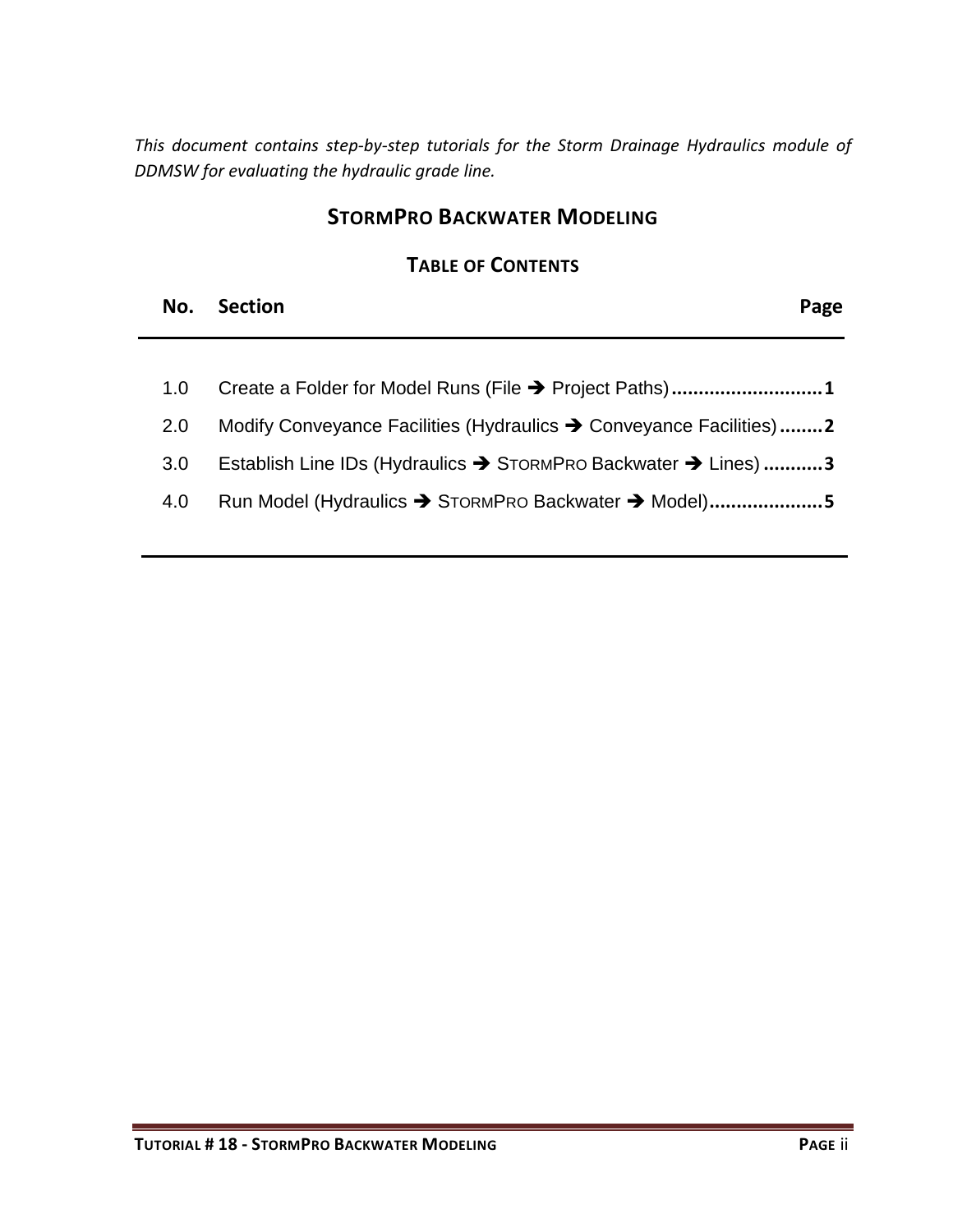### **STORMPRO BACKWATER MODELING DATE UPDATED: MAY 1, 2018**

This tutorial provides a working example in the use of the **STORMPRO** Backwater Model. For this example, **KVLEXAMPLE7** will be used. Before developing the backwater model, it is necessary to develop the hydrology using the Rational Method and enter the data for all conveyance facilities. The detailed procedure for the Rational Method and Conveyance Facilities for this tutorial is provided in **TUTORIALS FOR DDMSW HYDROLOGY MODELING – TUTORIAL 3 RATIONAL METHOD MODELING.** This tutorial starts after the **RATIONAL METHOD MODELING TUTORIAL** has been completed.

The specific requirements for running **STORMPRO** using the pipe network shown below include:

- 1. Establishing a folder for the model runs
- 2. Modifying the Conveyance Facilities
- 3. Establish the details for the Line IDs
- 4. Run Model



**KvlExample7 Pipe Network** 

#### <span id="page-2-0"></span>1.0 **CREATE A FOLDER FOR MODEL RUNS (FILE > PROJECT PATHS)**

For this example, a new folder (**C:\FCDMC\DDMSW530\Modlruns\ kvlExample7**) was created.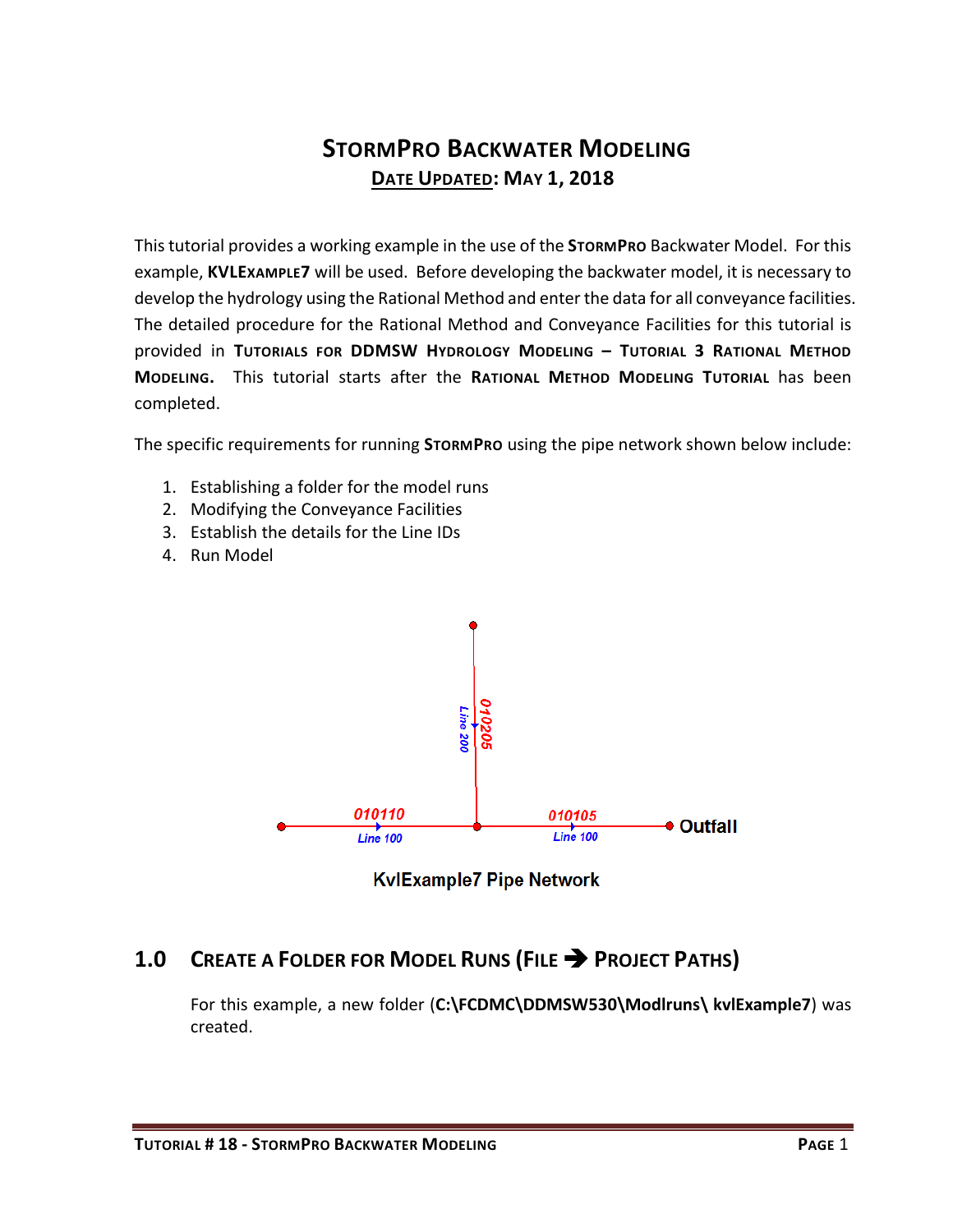| Project Paths -- Edit  |                                           |      |        | – I⊡I ×      |  |
|------------------------|-------------------------------------------|------|--------|--------------|--|
|                        | Machine ID   FC6W92430755# CARRIAGAC      |      |        |              |  |
| Agency                 | Flood Control District of Maricopa County |      |        |              |  |
| Project                | Rational Method Tutorial                  |      |        |              |  |
| <b>Model Runs Path</b> | C:\FCDMC\DDMSW480\MODLRUNS\KVLEXAMPLE7\   |      |        | $\mathbf{m}$ |  |
|                        |                                           | Save | Cancel | <u>ок</u>    |  |

## <span id="page-3-0"></span>**2.0 MODIFY CONVEYANCE FACILITIES (HYDRAULICS CONVEYANCE FACILITIES)**

In addition to the data previously entered (in the **RATIONAL METHOD MODELING TUTORIAL**) for the Conveyance Facilities, the following data needs to be entered:

- **Line ID: STORMPRO** models each line separately starting with the lowest **Line ID.** It is important to enter the **Line ID**'s in the order that the model should run. This is to establish the starting water surface elevation for Lines entering another Line. In the above network, all conveyance facilities in the **Main Line** (that goes to an Outfall) are labeled **Line ID** *100*. The upstream Line in this example is labeled **Line ID** *200*.
- **Sort:** For **STORMPRO** to run correctly, the **Facility ID**'s must be sorted in the order from Downstream to Upstream**.** Use the **Sort** field to force the correct order. **This is critical.**
- **Outfall:** If a **Facility ID** is an Outfall, then check the **Outfall** checkbox. In this case, there are two outfalls. They are **Facility ID**s *010105* and *010205* for **Line ID**s *100* and *200* respectively.
- **D/S Pipe ID:** If a **Facility ID** enters a downstream Line, then enter the **D/S Pipe ID.** In the case of **Facility ID** *010205* for **Line ID** *200*, enter **Pipe ID** *010105* (of **Line ID** *100*) as the **D/S Pipe ID**.

**Manholes:** Enter the number of manholes in each **Facility ID**.

Screen Captures for **Facility ID** *010105* and *010205* are shown below.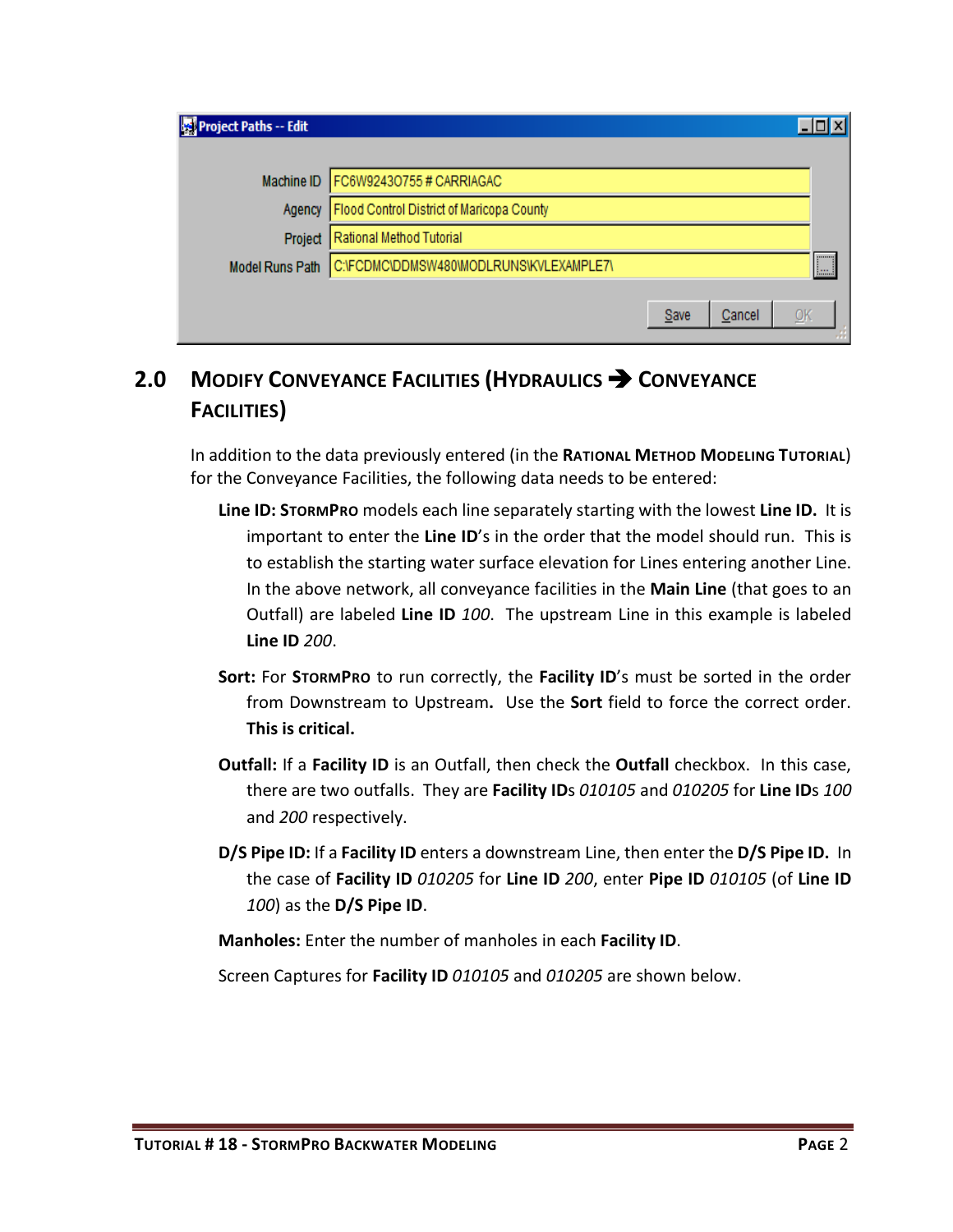| Conveyance Facilities - MB: 01        |                                         |         |       |                     |           |                | $-121 \times$          |
|---------------------------------------|-----------------------------------------|---------|-------|---------------------|-----------|----------------|------------------------|
| List                                  |                                         |         |       | <b>Details</b>      |           |                |                        |
| ID                                    | <b>Section Type</b>                     |         |       | <b>Calculations</b> |           |                |                        |
| $MB$ ID $ 01$                         | Section Pipe                            |         |       |                     |           | Capacity (cfs) | 108.0                  |
| 010105<br>Facility ID                 | Length (ft)                             | 1323.00 |       |                     |           | Slope (ft/ft)  | 0.0030                 |
| Line ID<br>100                        | Manning's n                             | 0.013   |       |                     |           | Velocity (fps) | 6.8                    |
| $10 -$<br>Sort                        | Diameter (in)                           | 54      |       |                     |           |                |                        |
| <b>Model Options</b>                  | No. of Barrels                          | ÷<br>1  |       |                     |           |                |                        |
|                                       |                                         |         |       |                     |           |                |                        |
| All RP<br>RP (yrs)<br>10              | No. of Manholes                         | $0 -$   |       |                     | $\Omega$  |                | Upstream<br><b>HGL</b> |
| 145.9 □ Custom<br>Q(cts)              |                                         |         |       |                     | (cfs)     |                | (f <sup>th</sup> )     |
| Model Road $\Box$                     |                                         |         |       | 2Yr                 | 78.2      |                | 990.64                 |
| Outfall $\nabla$<br>First Pipe $\Box$ |                                         |         |       | 5 Yr                | 115.7     |                | 991.55                 |
| D/S Pipe ID                           |                                         |         |       | 10 Yr               | 145.9     |                | 993.77                 |
| <b>Elevations</b>                     | Comments                                |         |       | 25 Yr               | 203.3     |                | 1000.2                 |
| U/S(f)<br>$D/S$ (ft)                  |                                         |         |       | 50 Yr               | 256.6     |                | 1008.2                 |
| 993.00<br>988.00<br>Ground            |                                         |         |       | 100 Yr              | 308.9     |                | 1022.9                 |
| 988.00<br>Invert<br>984.00            |                                         |         |       |                     |           |                |                        |
|                                       |                                         |         |       |                     |           |                |                        |
| <b>O</b> Info                         | <b>Resort</b><br>Print<br><b>Delete</b> | Add     | Graph |                     | <b>MB</b> | Update         | QK                     |

| Conveyance Facilities - MB: 01          |                           |          |                          |                |                    | $\Box$ o $\Box$        |
|-----------------------------------------|---------------------------|----------|--------------------------|----------------|--------------------|------------------------|
| List                                    |                           |          |                          | <b>Details</b> |                    |                        |
| ID                                      | <b>Section Type</b>       |          | <b>Calculations</b>      |                |                    |                        |
| <b>MBID</b> 01                          | Section Pipe              |          | $\overline{\phantom{a}}$ |                | Capacity (cfs)     | 51.8                   |
| 010205 <br><b>Facility ID</b>           | Length (ft)               | 1318.00  |                          |                | Slope (ft/ft)      | 0.0027                 |
| Line ID<br>200                          | Manning's n               | 0.013    |                          |                | Velocity (fps)     | 5.4                    |
| $30 -$<br>Sort                          | Diameter (in)             | 42       |                          |                |                    |                        |
|                                         | No. of Barrels            | 클        |                          |                |                    |                        |
| <b>Model Options</b>                    | Road ID MC-RMAR           |          |                          |                |                    |                        |
| All RP<br>RP (yrs)<br>10                | No. of Manholes           | $0 \div$ |                          | Q              | Road<br>Depth      | Upstream<br><b>HGL</b> |
| $^-$ Custom<br>53.9<br>Q(cts)           |                           |          |                          | (cfs)          | (f <sup>th</sup> ) | (f <sup>t</sup> )      |
| Model Road V                            |                           |          | 2Yr                      | 28.1           |                    | 992.88                 |
| First Pipe $\nabla$<br>Outfall $\nabla$ |                           |          | 5Yr                      | 42.5           |                    | 992.88                 |
| D/S Pipe ID 010105                      |                           |          | <b>10 Yr</b>             | 53.9           |                    | 992.88                 |
| <b>Elevations</b>                       | Comments                  |          | 25 Yr                    | 77.5           | 0.86               | 992.88                 |
| U/S(f)<br>$D/S$ (ft)                    |                           |          | 50 Yr                    | 98.6           | 1.08               | 992.88                 |
| 993.00<br>996.00<br>Ground              |                           |          | 100 Yr                   | 119.6          | 1.20               | 992.88                 |
| Invert<br>988.50<br>992.00              |                           |          |                          |                |                    |                        |
| <b>O</b> Info                           | ReSort<br>Print<br>Delete | Add      | Graph                    | <b>MB</b>      | Update             | QK                     |

## <span id="page-4-0"></span>**3.0 ESTABLISH LINE IDS (HYDRAULICS STORMPRO BACKWATER LINES)**

When first going into this form, there will be no data and there will not be an **Add** button. The data for the Lines is established when clicking the **Update** button. In this case a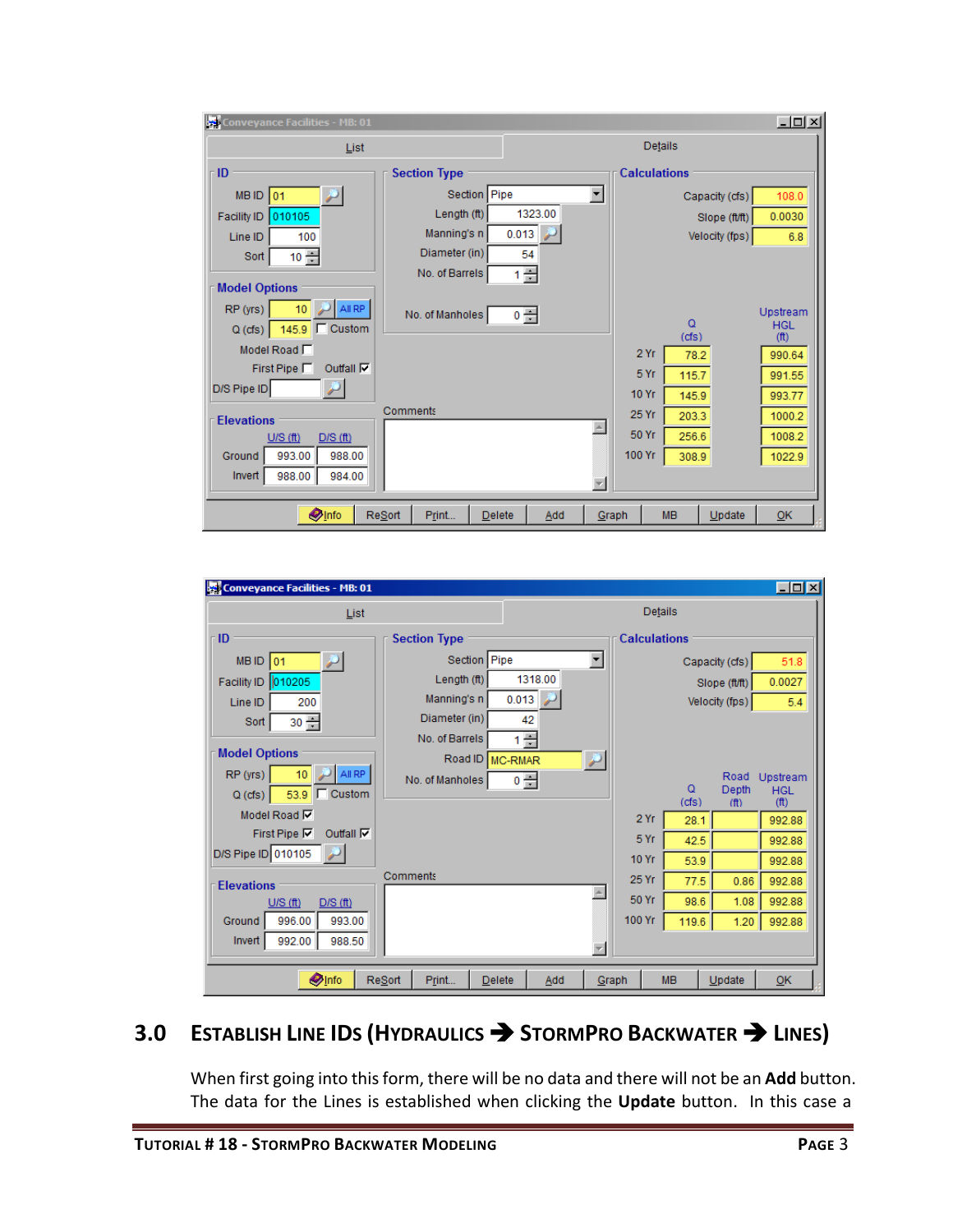warning will be given that there is no **Downstream ID** for **Line ID** *100* (because it is an **Outfall**). For this **Line ID** *100*, check **Main Line**. It is important to note that if the Conveyance Facilities are modified, then the **STORMPRO** Lines should be updated before running a **STORMPRO** Model.

For a **Main Line**, the Starting Hydraulic Grade Line for each return period can be entered. If left blank, the model uses the formula (Dc+D)/2, where Dc is the critical depth and D is the height of the **Facility ID**.

For Lines that are not a Main Line, a Starting Hydraulic Grade Line can be entered by checking the appropriate **Custom** for each return period. If left blank, the model establishes the value from the modeled Line that this Line enters.

| $L = 1$<br>StormPro Lines - MB: 01 |                     |                  |                              |          |                                             |          |                                                |   |                                     |    |
|------------------------------------|---------------------|------------------|------------------------------|----------|---------------------------------------------|----------|------------------------------------------------|---|-------------------------------------|----|
|                                    | Main Line           |                  |                              |          |                                             |          |                                                |   |                                     |    |
| Line<br>ID                         | Downstream Starting | HGL <sub>2</sub> | Starting<br>HGL <sub>5</sub> | Starting | <b>Starting</b><br>HGL 10   HGL 25   HGL 50 | Starting | Starting $\boxed{\triangle}$<br><b>HGL 100</b> |   | Major Basin ID 01                   |    |
| 100                                | OUTFALL             |                  |                              |          |                                             |          |                                                |   | Line ID<br>100                      |    |
| 200                                | 010105              | 990.64           | 991.55                       | 993.00   | 993.00                                      | 993.00   | 993.00                                         |   |                                     |    |
|                                    |                     |                  |                              |          |                                             |          |                                                |   | Main Line <b>I</b>                  |    |
|                                    |                     |                  |                              |          |                                             |          |                                                |   | <b>Starting HGL</b>                 |    |
|                                    |                     |                  |                              |          |                                             |          |                                                |   | 2 Year                              |    |
|                                    |                     |                  |                              |          |                                             |          |                                                |   | 5 Year                              |    |
|                                    |                     |                  |                              |          |                                             |          |                                                |   | 10 Year                             |    |
|                                    |                     |                  |                              |          |                                             |          |                                                |   | 25 Year                             |    |
|                                    |                     |                  |                              |          |                                             |          |                                                |   | 50 Year                             |    |
|                                    |                     |                  |                              |          |                                             |          |                                                |   | 100 Year                            |    |
|                                    |                     |                  |                              |          |                                             |          |                                                |   | Design                              |    |
|                                    |                     |                  |                              |          |                                             |          |                                                |   |                                     |    |
|                                    |                     |                  |                              |          |                                             |          |                                                | ▼ |                                     |    |
| $\left  \cdot \right $             |                     |                  |                              |          |                                             |          |                                                |   |                                     |    |
|                                    |                     |                  |                              |          |                                             |          | O                                              |   | Print<br>$M\underline{B}$<br>Update | QK |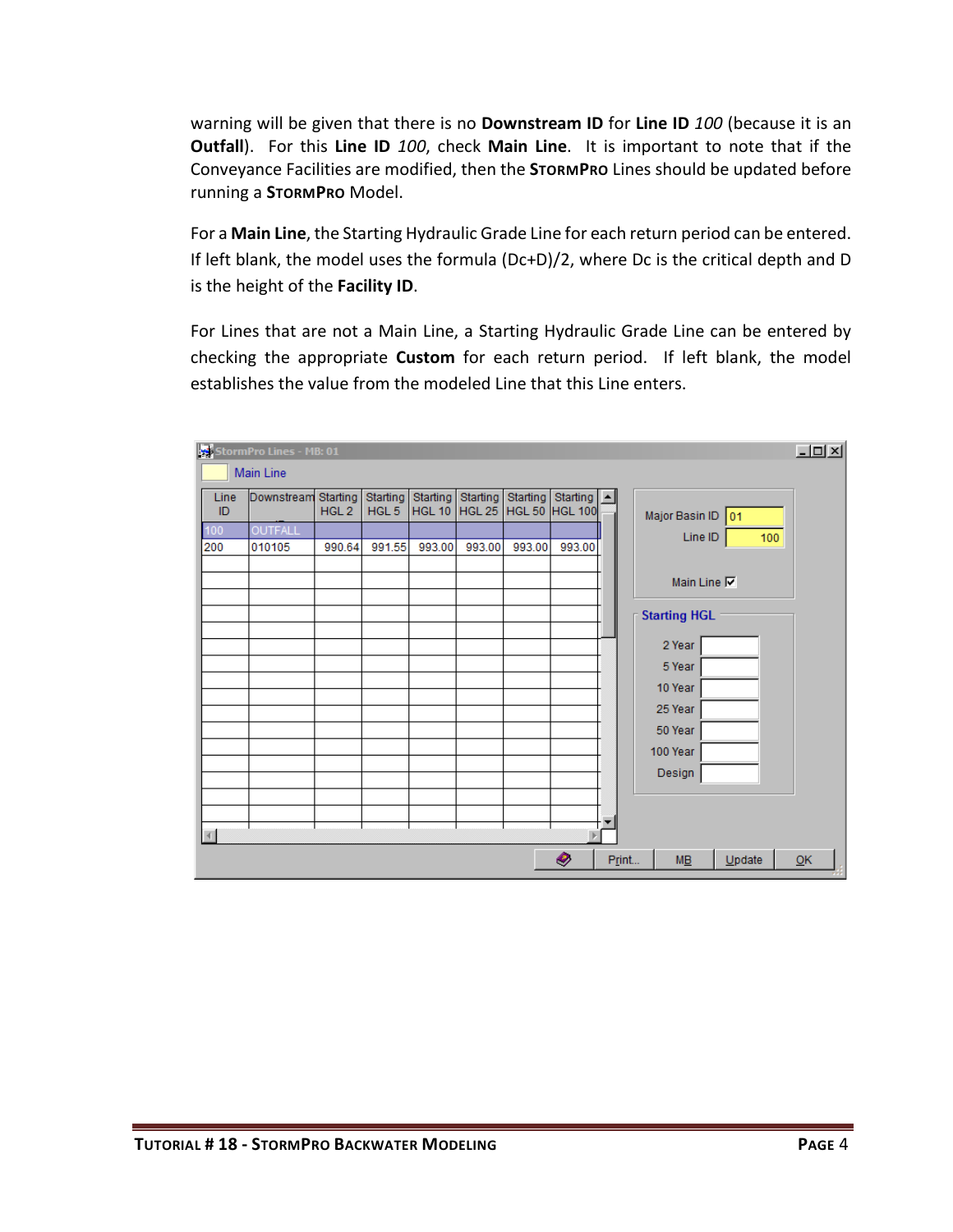| StormPro Lines - MB: 01 |                |                                     |                              |                                  |                    |                                  |                                                |       |                      |        | $-10 \times$ |
|-------------------------|----------------|-------------------------------------|------------------------------|----------------------------------|--------------------|----------------------------------|------------------------------------------------|-------|----------------------|--------|--------------|
| <b>Main Line</b>        |                |                                     |                              |                                  |                    |                                  |                                                |       |                      |        |              |
| Line<br>ID              | Downstream     | <b>Starting</b><br>HGL <sub>2</sub> | Starting<br>HGL <sub>5</sub> | <b>Starting</b><br><b>HGL 10</b> | Starting<br>HGL 25 | <b>Starting</b><br><b>HGL 50</b> | Starting $\boxed{\triangle}$<br><b>HGL 100</b> |       | Major Basin ID 01    |        |              |
| 100                     | <b>OUTFALL</b> |                                     |                              |                                  |                    |                                  |                                                |       | Line ID              |        | 200          |
| 200                     | 010105         | 990.64                              | 991.55                       | 993.00                           | 993.00             | 993.00                           | 993.00                                         |       | DownStream ID 010105 |        |              |
|                         |                |                                     |                              |                                  |                    |                                  |                                                |       | Main Line $\Box$     |        |              |
|                         |                |                                     |                              |                                  |                    |                                  |                                                |       | <b>Starting HGL</b>  |        | Custom       |
|                         |                |                                     |                              |                                  |                    |                                  |                                                |       | 2 Year               | 990.64 | E            |
|                         |                |                                     |                              |                                  |                    |                                  |                                                |       | 5 Year               | 991.55 | г            |
|                         |                |                                     |                              |                                  |                    |                                  |                                                |       | 10 Year              | 993.00 | г            |
|                         |                |                                     |                              |                                  |                    |                                  |                                                |       | 25 Year              | 993.00 | Е            |
|                         |                |                                     |                              |                                  |                    |                                  |                                                |       | 50 Year              | 993.00 | г            |
|                         |                |                                     |                              |                                  |                    |                                  |                                                |       | 100 Year             | 993.00 | г            |
|                         |                |                                     |                              |                                  |                    |                                  |                                                |       | Design               |        | г            |
|                         |                |                                     |                              |                                  |                    |                                  |                                                |       |                      |        |              |
|                         |                |                                     |                              |                                  |                    |                                  |                                                |       |                      |        |              |
|                         |                |                                     |                              |                                  |                    |                                  |                                                |       |                      |        |              |
|                         |                |                                     |                              |                                  |                    |                                  | O                                              | Print | ME                   | Update | QK           |

This is a view after the model has been run (**Starting HGL** is automatically loaded from results).

## <span id="page-6-0"></span>**4.0 RUN MODEL (HYDRAULICS STORMPRO BACKWATER MODEL)**

| Run StormPro Model - MB: 01 |                              | $\Box$ $\Box$ $\mathbf{x}$ |
|-----------------------------|------------------------------|----------------------------|
| <b>Return Period</b>        | <b>Options</b>               |                            |
| <b>☑</b> 2 Year             | All Lines <b>☑</b>           |                            |
| $\overline{v}$ 5 Year       | Line ID<br>100               |                            |
| <b>☑</b> 10 Year            | Delete All Prior Results M   |                            |
| $\sqrt{25}$ Year            |                              |                            |
| $\sqrt{2}$ 50 Year          |                              |                            |
| 7 100 Year                  |                              |                            |
| <b>Olnfo</b>                | <b>Error File</b><br>Results | Run Model<br>OK            |

Options when running a **STORMPRO** Model include **Return Period**, **Line ID** and Delete Prior Results. If **All Lines** is checked, then **STORMPRO** will model all the selected return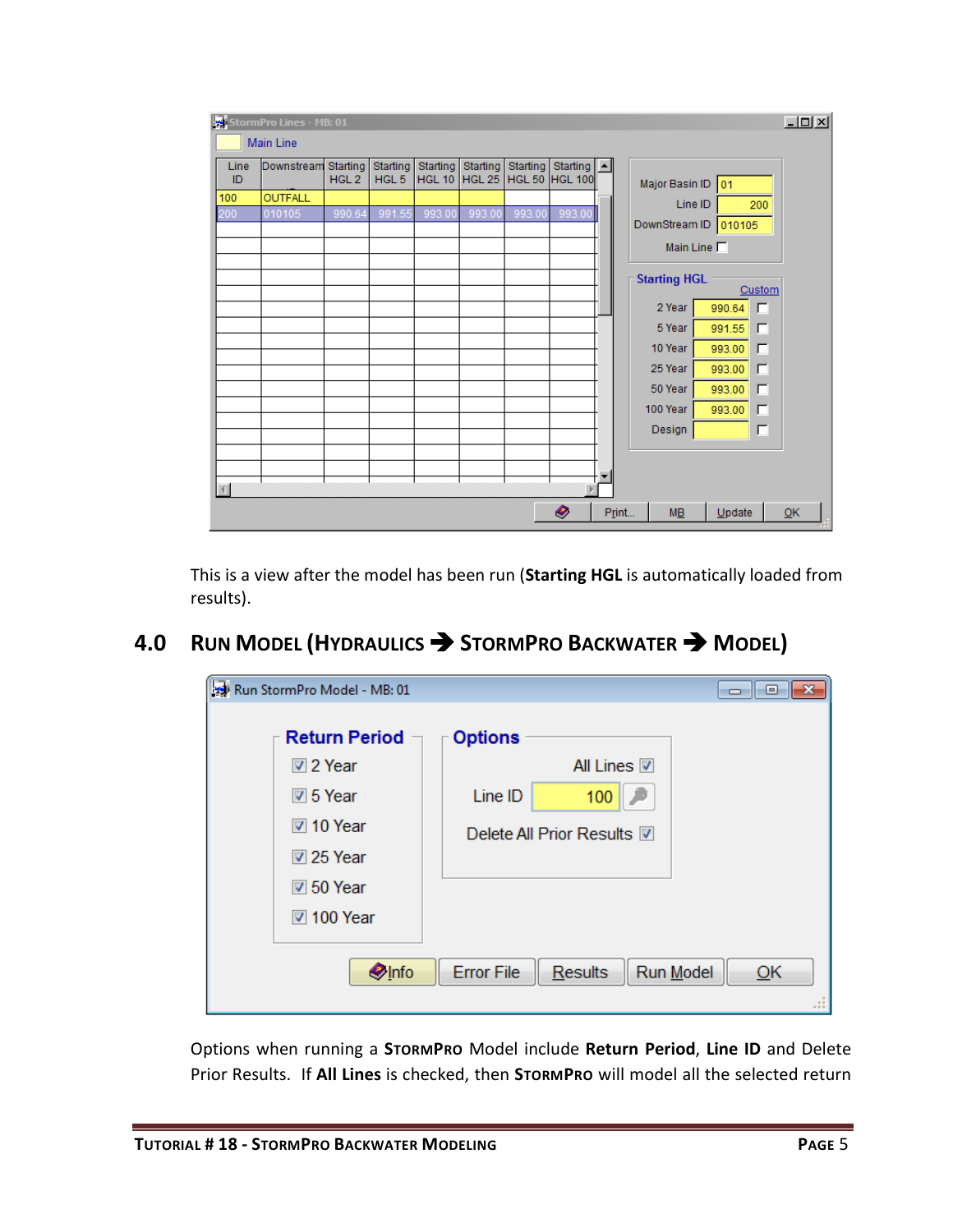periods for **Line** *100* then model all the selected return periods for **Line** *200* (in that order).

Click **Run Model** to run the model. Click **Ye**s to continue.

| <b>Run StormPro Model</b>                                                                                                                           |  |
|-----------------------------------------------------------------------------------------------------------------------------------------------------|--|
| You are about to run 12 models and delete all prior results!<br>Number of Lines $= 2$<br>Number of Return Periods = $6$<br>Do you want to continue? |  |
| Yes<br>No                                                                                                                                           |  |

Click **Results** to view the model results.

| $L = 1$<br>StormPro Results - MB: 01 |           |        |              |                               |       |          |        |            |           |                          |
|--------------------------------------|-----------|--------|--------------|-------------------------------|-------|----------|--------|------------|-----------|--------------------------|
| List                                 |           |        |              |                               |       |          |        | Details    |           |                          |
|                                      |           |        |              | <b>Equivalent Box Section</b> |       |          |        |            |           |                          |
| Line ID                              | <b>RP</b> | ID     | <b>Size</b>  | <b>Station</b>                | Flow  | Velocity | Inv    | <b>HGL</b> | <b>GE</b> | $HGL > GE$ $\rightarrow$ |
| 100                                  | 10        | 010105 | 54" Dia Pipe | 0.00                          | 145.9 | 10.85    | 984.00 | 987.55     | 988.00    |                          |
| 100                                  | 10        | 010105 | 54" Dia Pipe | 7.12                          | 145.9 | 10.35    | 984.02 | 987.75     | 988.03    |                          |
| 100                                  | 10        | 010105 | 54" Dia Pipe | 37.64                         | 145.9 | 9.86     | 984.11 | 988.06     | 988.14    |                          |
| 100                                  | 10        | 010105 | 54" Dia Pipe | 115.14                        | 145.9 | 9.40     | 984.35 | 988.58     | 988.44    | 0.14                     |
| 100                                  | 10        | 010105 | 54" Dia Pipe | 213.66                        | 145.9 | 9.17     | 984.65 | 989.15     | 988.81    | 0.34                     |
| 100                                  | 10        | 010105 | 54" Dia Pipe | 1323.00                       | 145.9 | 9.17     | 988.00 | 995.25     | 993.00    | 2.25                     |
| 100                                  | 10        | 010110 | 48" Dia Pipe | 1328.00                       | 51.4  | 4.09     | 988.00 | 997.74     | 993.01    | 4.73                     |
| 100                                  | 10        | 010110 | 48" Dia Pipe | 2671.00                       | 51.4  | 4.09     | 990.00 | 999.45     | 997.00    | 2.45                     |
|                                      |           |        |              |                               |       |          |        |            |           |                          |
|                                      |           |        |              |                               |       |          |        |            |           |                          |
|                                      |           |        |              |                               |       |          |        |            |           |                          |
| $\left  \cdot \right $               |           |        |              |                               |       |          |        |            |           | $\blacktriangleright$    |
|                                      |           |        |              |                               |       |          |        |            |           |                          |
|                                      |           |        |              | <b>O</b> Info                 | Ø     | Print    | Graph  | View       | MB        | QK                       |

Click **Graph** to view the graph of the model results.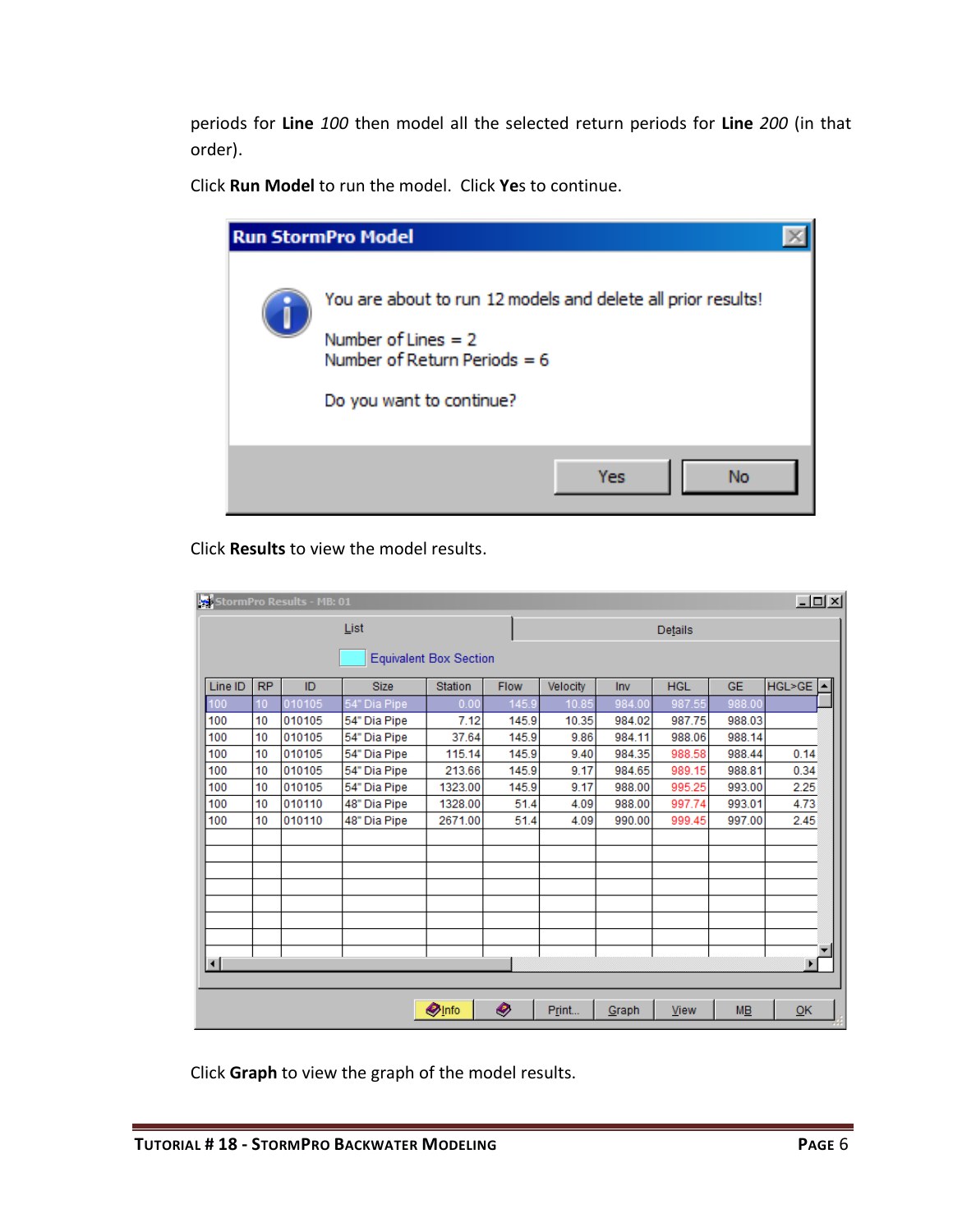

To view another line and/or return period, click the **View** button.

| <b>Model View</b>    |     |  |  |  |  |  |  |  |
|----------------------|-----|--|--|--|--|--|--|--|
| <b>View Option</b>   |     |  |  |  |  |  |  |  |
| Line ID              | 100 |  |  |  |  |  |  |  |
| <b>Return Period</b> | 10  |  |  |  |  |  |  |  |
| File Type Results    |     |  |  |  |  |  |  |  |
| Graph EGL <b>ID</b>  |     |  |  |  |  |  |  |  |
| <b>Olnfo</b><br>ОΚ   |     |  |  |  |  |  |  |  |

Options include selecting the **Line ID**, **Return Period**, **File Type** and an option to graph the Energy Grade Line (**Graph EGL**). When selecting a **File Type** the following options are available:

*Results* will select the data from the **STORMPRO RESULTS** filtered for the selected **Line ID** and **Return Period**.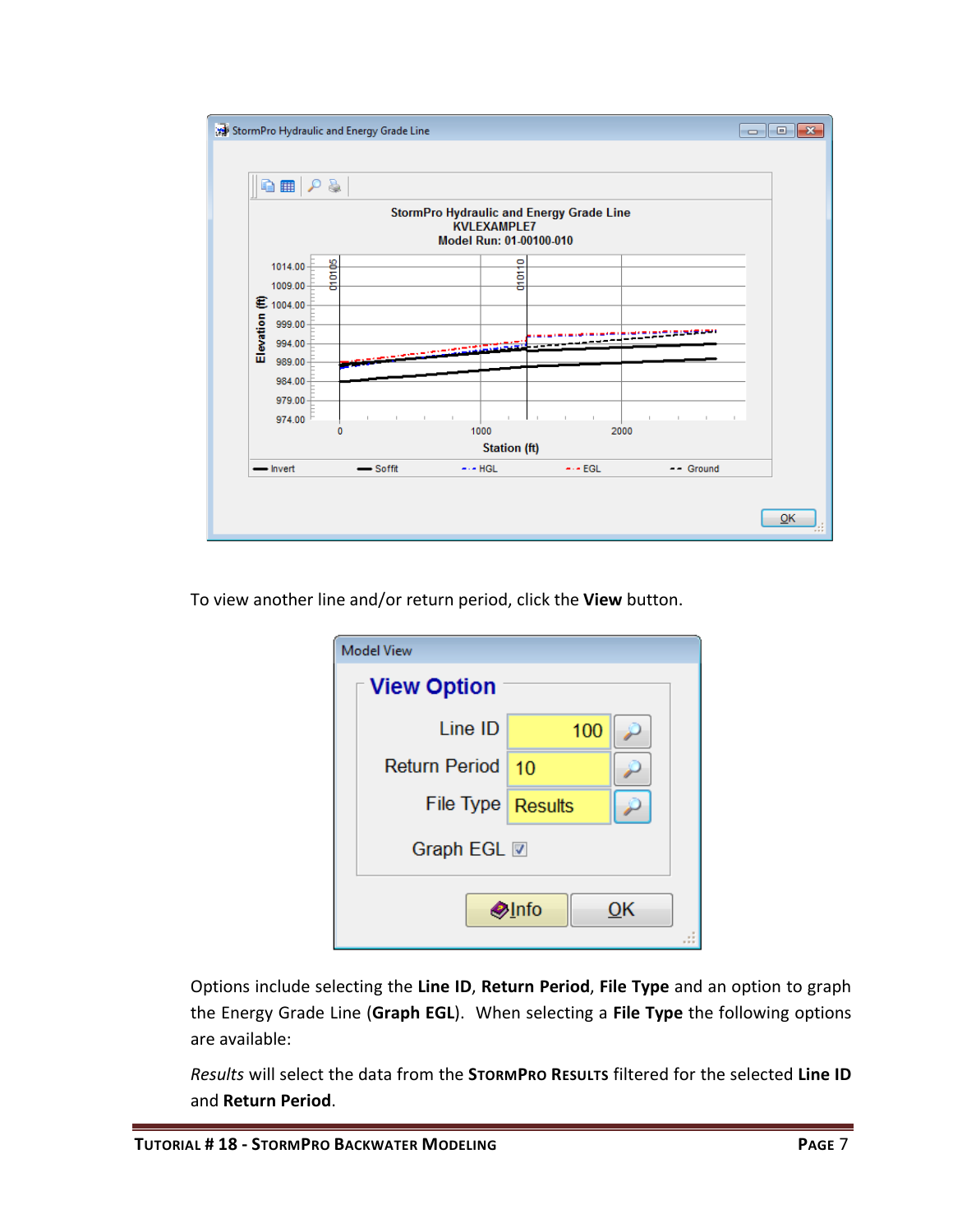*HGL>GE* will select the data from the **STORMPRO RESULTS** filtered for the selected **Line ID**, **Return Period** and sections where the hydraulic grade line is above the ground elevation.

*Input, Output* and *Warning* will open the model Input, Output and Warning files, respectively (See below for examples of the Input File, Output File, and Warning File).

#### **INPUT FILE:**

| JU<br>Γ1<br>Г2<br>Γ3<br>30<br>₹<br>JX<br>₹ | Flood Control District of Maricopa County<br>File: 01-00100-010.SPI<br>Major Basin: 01 - Line ID: 100 - RP: 10<br>0.00984.002<br>1323.00 988.00<br>.013<br>2<br>1328.00 988.00<br>. 000<br>1<br>$\mathbf{1}$<br>2671.00 990.00<br>.013<br>$\mathbf{1}$ | 988.00<br>90.0<br>94.5 | 0.000<br>G)<br>0.000<br>ø |
|--------------------------------------------|--------------------------------------------------------------------------------------------------------------------------------------------------------------------------------------------------------------------------------------------------------|------------------------|---------------------------|
| šН<br>C.                                   | 2671.00 990.00<br>$\overline{\mathbf{1}}$<br>1<br>4.00<br>4                                                                                                                                                                                            | 0.00                   |                           |
| C.                                         | $\mathbf{2}$<br>4.50<br>4                                                                                                                                                                                                                              |                        |                           |
|                                            | 51.4                                                                                                                                                                                                                                                   |                        |                           |
|                                            |                                                                                                                                                                                                                                                        |                        |                           |
|                                            |                                                                                                                                                                                                                                                        |                        |                           |
|                                            |                                                                                                                                                                                                                                                        |                        |                           |
|                                            |                                                                                                                                                                                                                                                        |                        |                           |
|                                            |                                                                                                                                                                                                                                                        |                        |                           |

#### **OUTPUT FILE:**

|                  |               |              |        |                        |       |                                  | <b>BUILD JUNEAUL ENDEALL LIJIING</b>      |              |              |                   |      |              |      |                |              |
|------------------|---------------|--------------|--------|------------------------|-------|----------------------------------|-------------------------------------------|--------------|--------------|-------------------|------|--------------|------|----------------|--------------|
|                  |               |              |        | File: 01-00100-010.SPI |       |                                  | Flood Control District of Maricopa County |              |              |                   |      |              |      |                |              |
|                  |               |              |        |                        |       | Major Basin: 01 - Line ID: 100 - | RP: 10                                    |              |              |                   |      |              |      |                |              |
| <b>I STATION</b> | <b>INVERT</b> | <b>DEPTH</b> | W.S.   | $\bf{0}$               | UEL   | <b>VEL</b>                       | <b>ENERGY</b>                             | <b>SUPER</b> | CRITICAL     |                   | HGT/ | <b>BASE/</b> | ZL.  | N <sub>0</sub> | <b>AUBPR</b> |
|                  | ELEU          | OF FLOW      | ELEU   |                        |       | <b>HEAD</b>                      | GRD.EL.                                   | ELEU         | <b>DEPTH</b> |                   | DIA  | ID NO.       |      | PIER           |              |
| I L/ELEM         | 50            |              |        |                        |       | SF AUE                           | HF                                        |              |              | <b>NORM DEPTH</b> |      |              | 2R   |                |              |
|                  |               |              |        |                        |       |                                  |                                           |              |              |                   |      |              |      |                |              |
| 0.00             | 984.00        | 3.55         | 987.55 | 145.9                  | 10.85 | 1.83                             | 989.38                                    | 0.00         | 3.55         |                   | 4.50 | 0.00         | 0.00 |                | 0.00         |
| 7.12             | 8.00302       |              |        |                        |       | 8.88566                          | 0.04                                      |              |              | 4.58              |      |              | 0.00 |                |              |
| 7.12             | 984.82        | 3.73         | 987.75 | 145.9                  | 10.35 | 1.66                             | 989.42                                    | 0.00         | 3.55         |                   | 4.58 | 8.88         | 0.00 | 8              | 8.88         |
| 30.52            | 8.00302       |              |        |                        |       | 0.00518                          | 0.16                                      |              |              | 4.50              |      |              | 0.00 |                |              |
| 37.64            | 984.11        | 3.95         | 988.86 | 145.9                  | 9.86  | 1.51                             | 989.57                                    | 8.88         | 3.55         |                   | 4.58 | 8.88         | 0.00 | 8              | 8.88         |
| 77.50            | 0.00302       |              |        |                        |       | 0.00486                          | 0.38                                      |              |              | 4.50              |      |              | 0.00 |                |              |
| 115.14           | 984.35        | 4.23         | 988.58 | 145.9                  | 9.40  | 1.37                             | 989.95                                    | 8.80         | 3.55         |                   | 4.50 | 8.88         | 0.00 | 61             | 0.00         |
| 98.52            | 8.00302       |              |        |                        |       | 8.88518                          | 0.50                                      |              |              | 4.58              |      |              | 0.00 |                |              |
| 213.66           | 984.65        | 4.50         | 989.15 | 145.9                  | 9.17  | 1.31                             | 998.45                                    | 8.80         | 3.55         |                   | 4.50 | 0.00         | 0.00 |                | 0.00         |
| 1109.34          | 0.00302       |              |        |                        |       | 8.00547                          | 6.07                                      |              |              | 4.58              |      |              | 0.00 |                |              |
| 1323.00          | 988.00        | 7.25         | 995.25 | 145.9                  | 9.17  | 1.31                             | 996.56                                    | 8.80         | 3.55         |                   | 4.58 | 8.88         | 0.00 |                | 0.00         |
| IJUNCT STR       | 8.00000       |              |        |                        |       | 8.88393                          | 0.02                                      |              |              |                   |      |              | 0.00 |                |              |
| 1 1328.00        | 988.00        | 9.74         | 997.74 | 51.4                   | 4.89  | 0.26                             | 998.00                                    | 8.88         | 2.15         |                   | 4.00 | 8.88         | 0.00 | <b>a</b>       | 8.88         |
| 1343.00          | 8.00149       |              |        |                        |       | 0.00128                          | 1.72                                      |              |              | 3.04              |      |              | 0.00 |                |              |
| 2671.00          | 998.88        | 9.45         | 999.45 | 51.4                   | 4.89  | 0.26                             | 999.71                                    | 8.88         | 2.15         |                   | 4.00 | 8.88         | 8.88 | <b>G</b>       | 8.88         |
|                  |               |              |        |                        |       |                                  |                                           |              |              |                   |      |              |      |                |              |
|                  |               |              |        |                        |       |                                  |                                           |              |              |                   |      |              |      |                |              |
|                  |               |              |        |                        |       |                                  |                                           |              |              |                   |      |              |      |                |              |
|                  |               |              |        |                        |       |                                  |                                           |              |              |                   |      |              |      |                |              |